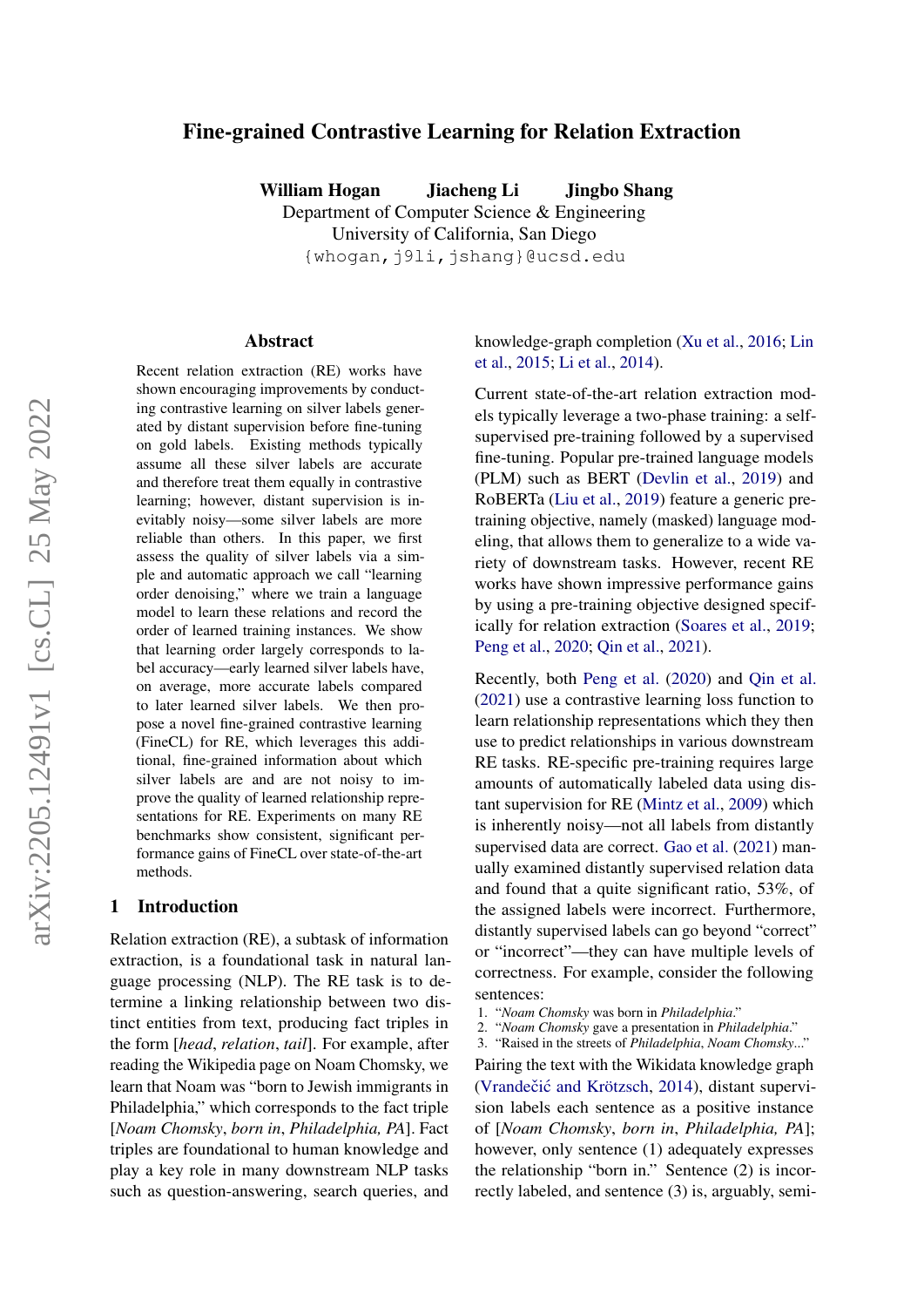<span id="page-1-0"></span>

Figure 1: Our proposed FineCL framework has three stages: Stage 1: distantly supervised data (T) is used to train a pre-trained language model (PLM) via cross-entropy and ordered subsets of learned (A) and not learned (B) instances are collected over k epochs. Stage 2: function  $f(k)$  weighs relation instances  $(r_0, r_1)$  relative to their learning order in a contrastive learning pre-training objective that uses cosine similarity to align similar relations. Stage 3: the model is adapted to a discriminative task.

accurate since one may infer that someone was born in the same place they were raised. Conventional contrastive learning for RE does not account for differences in label accuracy—it treats all instances equally. This can be problematic when learning robust and high-quality relationship representations.

In this paper, we propose noise-aware contrastive pre-training, Fine-grained Contrastive Learning (FineCL) for RE. Figure [1](#page-1-0) illustrates the end-toend data flow for the proposed FineCL method. We first assess the noise level of all distantly supervised training instances and then incorporate such fine-grained information into the contrastive pretraining. Less noisy, or clean, training instances are weighted more relative to noisy training instances. The model is then fine-tuned on gold-labeled data. As we demonstrate in this work, this approach produces high-quality relationship representations from noisy data and then optimizes performance using limited amounts of human-annotated data.

There are several choices of methods to assess noise levels. We select a simple yet effective method we call "learning order denoising" that does not require access to gold labels. We train an off-the-shelf language model to predict relationships from distantly supervised data and we record the order of relation instances learned during training. We show that the order in which instances are learned corresponds to the label accuracy of an instance: accurately labeled relation instances are learned first, followed by noisy, inaccurately labeled relation instances. We offer our work as a proof-of-concept, demonstrating that contrastive learning for RE can benefit from more nuanced handling of automatically labeled data. We leave an examination of other denoising methods to future work.

We leverage learning-order denoising to improve the relationship representations learned during pretraining by linearly projecting the weights of each relation instance corresponding to the order in which the instance was learned. Higher weights are applied to relation instances learned earlier in training relative to those learned later in training. These weights are used to inform a contrastive learning loss function that learns to group instances of similar relationships. We call this "fine-grained" contrastive learning (FineCL) since it leverages additional, fine-grained information about which instances are and are not noisy to produce higherquality relationship representations.

We compare our method to leading RE pre-training methods and observe an increase in performance on various downstream RE tasks, illustrating that FineCL produces more informative relationship representations.

The contributions of this work are the following:

- We demonstrate that learning-order denoising is an effective and automatic method for denoising distantly labeled data.
- Applying a denoising strategy to a contrastive learning pre-training objective creates more informative representations, which, in turn, improves performance on downstream tasks.
- We openly provide all code, trained models, experimental settings, and datasets used to substan-tiate the claims made in this paper.<sup>[1](#page-1-1)</sup>

<span id="page-1-1"></span><sup>1</sup><https://github.com/wphogan/finecl>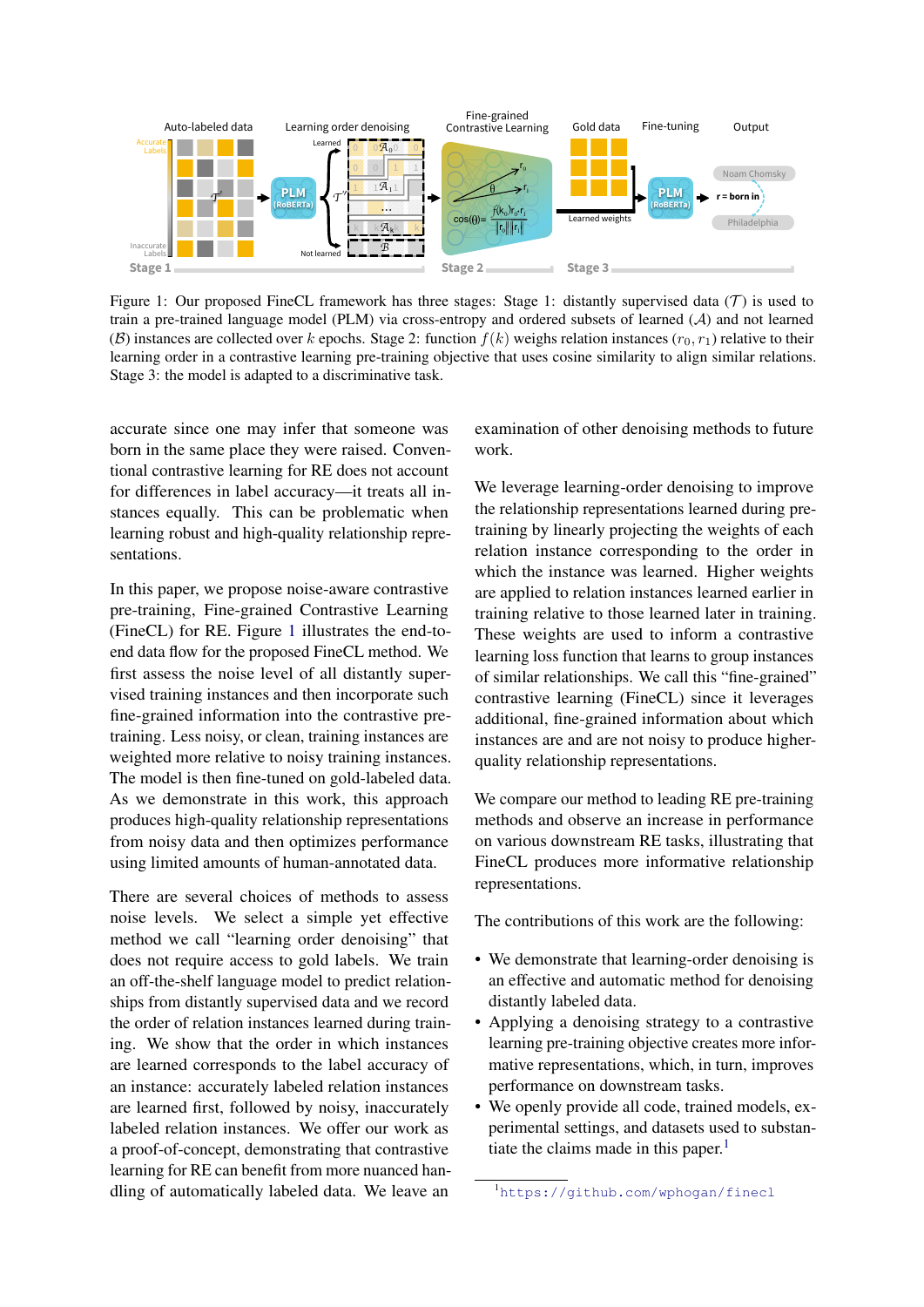## 2 Related Work

Early RE methods featured pattern-based algorithms [\(Califf and Mooney,](#page-8-10) [1997\)](#page-8-10) followed by advanced statistical-based RE methods [\(Mintz et al.,](#page-8-7) [2009;](#page-8-7) [Riedel et al.,](#page-8-11) [2010;](#page-8-11) [Quirk and Poon,](#page-8-12) [2017\)](#page-8-12). Advances in deep-learning led to neural-based RE methods [\(Zhang and Wang,](#page-9-1) [2015;](#page-9-1) [Peng et al.,](#page-8-13) [2017;](#page-8-13) [Miwa and Bansal,](#page-8-14) [2016\)](#page-8-14). The transformer [\(Vaswani et al.,](#page-8-15) [2017\)](#page-8-15) enabled the development of wildly successful large pre-trained language models [\(Radford and Narasimhan,](#page-8-16) [2018;](#page-8-16) [Devlin et al.,](#page-8-2) [2019;](#page-8-2) [Liu et al.,](#page-8-3) [2019\)](#page-8-3). At the time of writing, all current leading models in  $RE<sup>2</sup>$  $RE<sup>2</sup>$  $RE<sup>2</sup>$  leverage large pretrained language models via a two-step training methodology: a self-supervised pre-training followed by a supervised fine-tuning [\(Xu et al.,](#page-8-17) [2021;](#page-8-17) [Xiao et al.,](#page-8-18) [2021\)](#page-8-18).

<span id="page-2-1"></span>

|                     |                | Base Lang. Model Pre-train objective | $R_D$    | Еŋ       |
|---------------------|----------------|--------------------------------------|----------|----------|
| <b>BERT</b>         | <b>BERT</b>    | MLM                                  | $\times$ | $\times$ |
| <b>RoBERTa</b>      | <b>RoBERTa</b> | MLM                                  | ×        | $\times$ |
| <b>MTB</b>          | <b>BERT</b>    | <b>DPS</b>                           |          | $\times$ |
| CP                  | <b>BERT</b>    | $CL + MLM$                           |          | $\times$ |
| <b>ERICABERT</b>    | <b>BERT</b>    | $CL + MLM$                           |          |          |
| <b>ERICAROBERTa</b> | <b>RoBERTa</b> | $CL + MLM$                           |          |          |
| FineCL              | <b>RoBERTa</b> | $FineCL + MLM$                       |          |          |

Table 1: A comparison of pre-training methods used for RE highlighting the base language model used and the pre-training objective: Mask Language Modeling (MLM), Dot Product Similarity (DPS), Contrastive Learning (CL), and Fine-grained Contrastive Learning (FineCL). R<sub>D</sub> denotes the presence of relation discrimination in the loss function, and  $E<sub>D</sub>$  denotes the presence of entity discrimination in the loss function.

Building on BERT [\(Devlin et al.,](#page-8-2) [2019\)](#page-8-2), [\(Soares](#page-8-4) [et al.,](#page-8-4) [2019\)](#page-8-4) proposed MTB, a model featuring a pre-training objective explicitly designed for the task of relation extraction. MTB uses dot product similarly to align pairs of randomly masked entities during pre-training. Its success inspired the development of subsequent RE-specific pre-training methods [\(Peng et al.,](#page-8-5) [2020;](#page-8-5) [Qin et al.,](#page-8-6) [2021\)](#page-8-6). [\(Peng](#page-8-5) [et al.,](#page-8-5) [2020\)](#page-8-5) demonstrated the effectiveness of contrastive learning used to develop relationship representations during pre-training. Their model, named "CP," featured a pre-training objective that combined a relation discrimination task with the mask language modeling (MLM) task from BERT. Their work inspired ERICA [\(Qin et al.,](#page-8-6) [2021\)](#page-8-6) which expanded the contrastive learning pre-training objective to include both entity and relation discrimination, as well as MLM. Our work is an extension of ERICA. We introduce a more nuanced RE contrastive learning objective that leverages additional, fine-grained data about which instances are high-quality training signals. Table [1](#page-2-1) qualitatively compares recent pre-training methods used for RE.

## <span id="page-2-2"></span>3 Learning order denoising

For learning order denoising, we automatically label large amounts of training data via distant supervision for RE [\(Mintz et al.,](#page-8-7) [2009\)](#page-8-7) which we use to train a PLM to predict relation classes using multi-class cross-entropy loss.

<span id="page-2-3"></span>
$$
\mathcal{L}_{\text{CE}} = -\sum_{i=1}^{N} y_{o,i} \cdot \log \left( p \left( y_{o,i} \right) \right) \tag{1}
$$

Where the number of classes  $N$  is the number of relation classes plus one for *no relation*, y is a binary indicator that is  $1$  *iff*  $i$  is the correct classification for observation o, and  $p(y_{o,i})$  is the Softmax probability that observation  $o$  is of class  $i$ .

During training, we record the order of training instances learned. A training instance is considered "learned" when the model first correctly predicts it. Likewise, an instance is considered "not learned" if the model fails to correctly predict the instance before training completes. Training instances are evaluated as a batch in every epoch, allowing the model to be exposed to all training data points the same number of times.

Thus, the PLM is effectively utilized as a mapping function that maps all training instances  $(T)$  into two subsets: learned  $(A)$  and not learned instances (B) such that  $\mathcal{A} \bigcup \mathcal{B} = \mathcal{T}$  and  $\mathcal{A} \bigcap \mathcal{B} = \emptyset$ .

The set of learned instances  $A$  is further divided into non-intersecting subsets of learned instances  $A_1$  through  $A_k$  where k corresponds to the epoch in which an instance is learned.

$$
\mathcal{A}_0 \bigcup \mathcal{A}_1 ... \bigcup \mathcal{A}_k = \mathcal{A}
$$
 (2)

$$
\mathcal{A}_i \bigcap \mathcal{A}_j = \emptyset \text{ for all } i \neq j \tag{3}
$$

We use  $k = 15$  epochs, resulting in  $k + 1$  subsets of instances— $k$  subsets of learned instances plus one subset of not learned instances. Figure [2](#page-3-0) shows the percent of total training instances learned per epoch during this phase on the DocRED distantly labeled training set.

<span id="page-2-0"></span><sup>2</sup>[https://paperswithcode.com/task/](https://paperswithcode.com/task/relation-extraction) [relation-extraction](https://paperswithcode.com/task/relation-extraction)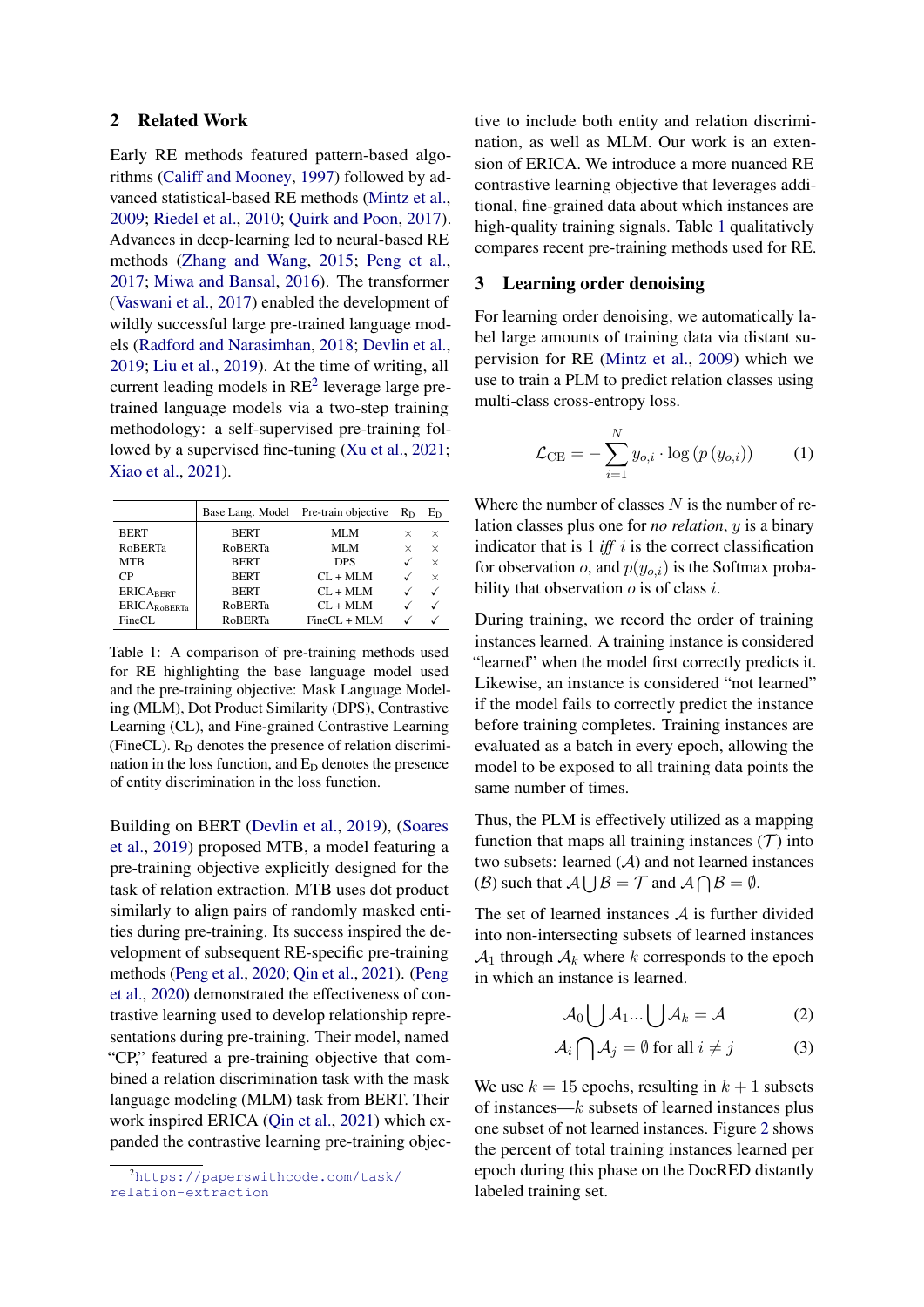<span id="page-3-0"></span>

Figure 2: Percent of total training instances learned per epoch when recording learning order during Stage 1 of FineCL on the DocRED distantly labeled training set.

More challenging relation classes may be underrepresented within the set of learned instances. Such minority classes can be problematic during pretraining since unlearned instances are weighted less than learned ones, presenting a challenge for the model to learn informative representations for minority classes. To account for this, we ensure that at least  $P\%$  of instances of each relation class is contained within the set of learned instances.

During training, we set  $P = 50\%$  and observed that 2% of relation classes are under-represented within the set of learned instances. We upsample underrepresented classes by randomly selecting unlearned instances from the corresponding class placing them into one of the  $k$  subsets of learned instances  $A$ . See Figure [4](#page-11-0) in the Appendix for a detailed chart showing the ratio of learned instances by class in each epoch.

Learning order metadata is then inserted into the original training data  $\mathcal T$  creating a modified training set  $\mathcal{T}'$  used for pre-training in the FineCL stage.

## <span id="page-3-3"></span>3.1 Learning order as noise level hypothesis

We seek to confirm our hypothesis that learning order does indeed automatically order distantly supervised data from clean, high-quality instances to noisy, low-quality instances. However, given the large amount of pre-training data, statistically significant confirmation via manual annotations efforts becomes prohibitively expensive. So, we devise the following experiment to test our hypothesis in lieu of a large manual annotation effort.

We begin with the following assumption: a model trained on clean, high-quality labels should perform better than a model trained on noisy, lowquality labels. If learning order denoising does, in fact, order instances relative to their noise, then by training on a subset of early-learned instances, we

should observe a boost in overall performance compared to a baseline model trained on the complete dataset.

As reported by [\(Gao et al.,](#page-8-8) [2021\)](#page-8-8), up to 53% of relation instances labeled via distant supervision are incorrect. Using this estimation, we attempt to use learning order denoising to remove the roughly 50% of instances that are noisy instances from the DocRED's distantly supervised training set. To do this, we first obtain the learning order of relation instances using the methodology described in [3.](#page-2-2) Without loss of generalization, we choose RoBERTa [\(Liu et al.,](#page-8-3) [2019\)](#page-8-3), specifically the *roberta-base* checkpoint from the Huggingface library<sup>[3](#page-3-1)</sup>, as the base model to develop the order of learned instances.

<span id="page-3-2"></span>

|             |                                              | Learning order Training set Training set size | F1   | IeF1 |
|-------------|----------------------------------------------|-----------------------------------------------|------|------|
| None        | $\tau$                                       | $100\%$                                       | 56.4 | 45.8 |
| Batch-based | $\mathcal{T}_{\mathcal{A}_{0}^{B}}^{\prime}$ | 45.0%                                         | 56.4 | 46.6 |
| Epoch-based | $\mathcal{T}_{\mathcal{A}_{0}^{E}}^{\prime}$ | 64.9%                                         | 56.4 | 46 Q |

Table 2: Results comparing performance on the DocRED test set using trimmed sets of distantly supervised training data. The batch-based and epoch-based training sets consist of training instances determined by the instances learned in the first epoch using the respective learning order collection methods.

We observe that the set of training instances learned per batch in the first epoch,  $A_0$ , consists of 45% of the total training instances. We use  $A_0$  to construct a trimmed "batch-based" training set  $\mathcal{T}'_{A_0}$ . We then compare performance in two different settings: (1) RoBERTa trained with the complete distantly supervised training dataset  $T$  and (2) RoBERTa trained on the trimmed, denoised "batch-based" training data  $\mathcal{T}_{\mathcal{A}_{0}^{B}}'$ . Table [2](#page-3-2) reports the results of this experiment. Significantly, the denoised training set consisting of only 45% of the complete training data outperforms the baseline model. We use these results to show that learning order does indeed order instances from clean, high-quality to noisy, lowquality instances.

We also conduct an informal manual analysis of the learning order. We randomly selected 120 instances from the first six training epochs—60 correctly predicted and 60 incorrectly predicted instances. We find that 93% of the correct predictions have accurate labels within the first three epochs.

```
3https://huggingface.co/roberta-base
```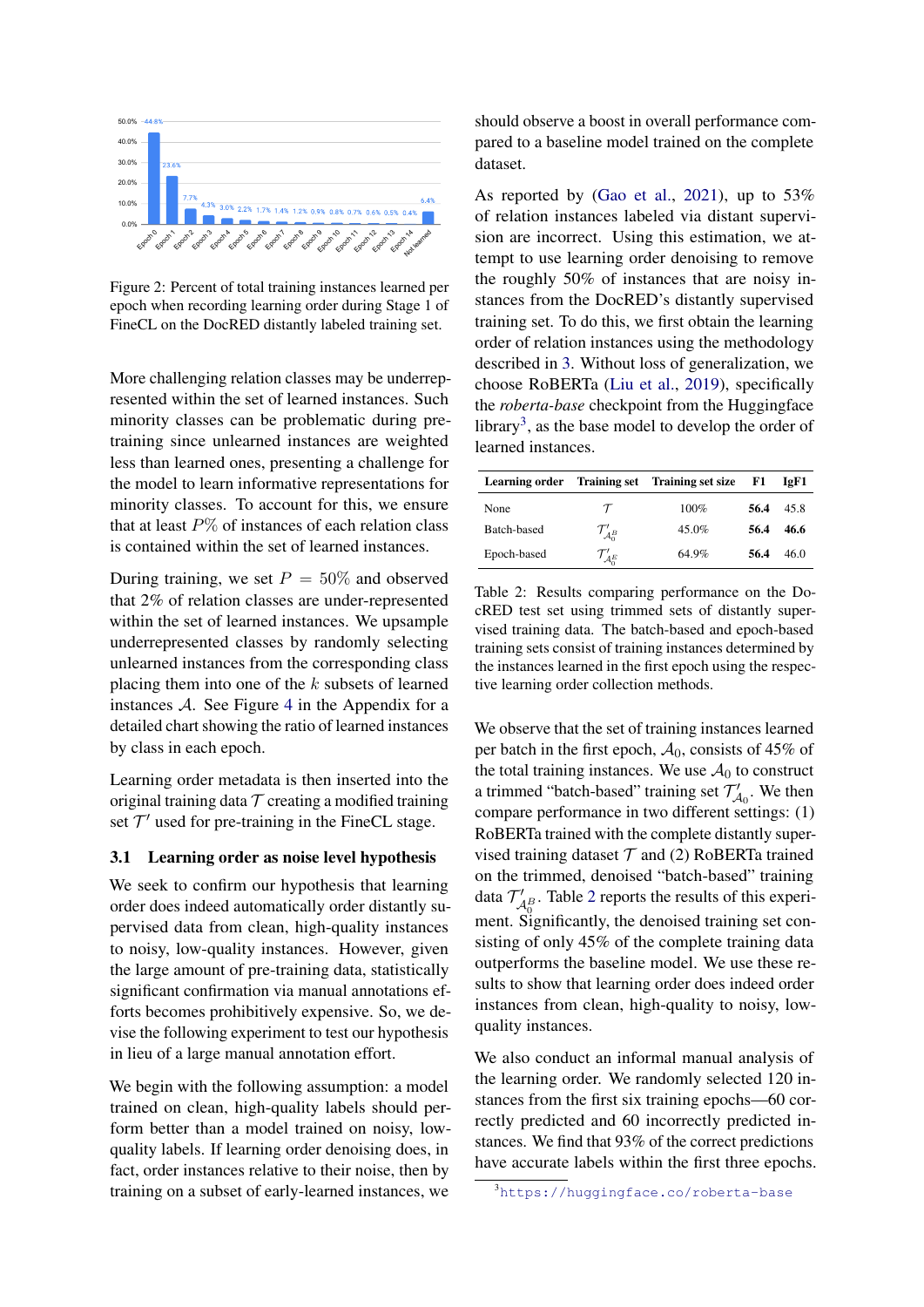However, in epochs 4 through 6, label accuracy drops to 53% among correct predictions. Furthermore, we find a relatively low label accuracy of 50% from the first three epochs of incorrect predictions, illustrating that the model struggles to learn noisy instances compared to clean instances early in training. These results, as well as the positive results from FineCL experiments explained in subsequent sections, offer additional evidence that earlier learned instances are, on average, cleaner than instances learned later in training.

## 3.2 Batch-based vs. epoch-based learning order

As previously mentioned, we collect learned instances per batch during training and bin them by the epoch in which they were learned. However, we recognize that this may bias the set of learned instances by the batch they are randomly selected for. For example, accurately labeled relation instances selected for the first few batches during training may not be predicted correctly because the model has not learned much. To reduce this bias, we conduct an experiment where we collect learned instances by evaluating the model on the entire training set at the end of each epoch. We name this version "epoch-based" learning order. We rerun the experiment detailed in Section [3.1](#page-3-3) using epoch-based learning order to construct the trimmed dataset  $T'_{\mathcal{A}_{0}^{E}}$  and present the results in Table [2.](#page-3-2)

Using epoch-based learning order, we observe that the model learns 64.9% of the training instances within the first epoch, an increase compared to the 45.0% of learned instances from batch-based learning order. However, training RoBERTa on the epoch-based training subset, we obtain an F1 score of 46.0, which under-performs relative to the 46.6 F1 score from the batch-based learning order experiment. We hypothesize that, while epochbased learning order may capture more learned instances, it leads to noisier instances leaking into the sets of learned data because the model is more prone to simply memorizing labels of the noisy instances encountered previously in the epoch.

Note, we do not use DocRED's human annotated training data in these learning order experiments. Instead, we train on the distantly supervised training data and test on human annotated data. This is done to assess the quality of the various subsets

of distantly labeled datasets. It is why the performance of these tests is considerably lower than the results from the experiments in Section [4.7](#page-5-0) that leverage human annotated training data.

## 4 Contrastive Pre-training

### 4.1 Overview

This section introduces our pre-training method to learn high-quality entity and relation representations. We first construct informative representation for entities and relationships which we use in the implementation of a three-part pre-training objective that features entity discrimination, relation discrimination, and masked language modeling.

### <span id="page-4-0"></span>4.2 Entity & Relation Representation

We construct entity and relationship representations following ERICA [\(Qin et al.,](#page-8-6) [2021\)](#page-8-6). For the document  $d_i$ , we use a pre-trained language model to encode  $d_i$  and obtain the hidden states  $\{h_1, h_2, \ldots, h_{|d_i|}\}.$  The *mean pooling* is applied on the consecutive tokens in entity  $e_i$  to obtain entity representations. Assuming  $n_{\text{start}}$  and  $n_{\text{end}}$ are the start index and end index of entity  $e_i$  in document  $d_i$ , the entity representation of  $e_j$  is represented as:

$$
\mathbf{m}_{e_j} = \text{MeanPool}(\mathbf{h}_{n_{\text{start}}}, \dots, \mathbf{h}_{n_{\text{end}}}), \quad (4)
$$

To form a relation representation, we concatenate the representations of two entities  $e_{j1}$  and  $e_{j2}$ :  $\mathbf{r}_{i1i2} = [\mathbf{e}_{i1}; \mathbf{e}_{i2}].$ 

These representations are used in the following pretraining objective tasks.

## 4.3 Entity Discrimination

For entity discrimination, we use the same method described in ERICA. The goal of entity discrimination is inferring the tail entity in a document given a head entity and a relation [\(Qin et al.,](#page-8-6) [2021\)](#page-8-6). The model distinguishes the ground-truth tail entity from other entities in the text. Given a sampled instance tuple  $t^i_j k = (d_i, e_{ij}, r^i_{jk}, e_{ik})$ , our model is trained to distinguish the tail entity  $e_{ik}$  from other entities in the document  $d_i$ . Specifically, we concatenate the relation name of  $r_{jk}^i$ , the head entity  $e_{ij}$  and a special token [SEP] in front of  $d_i$  to get  $d_i^*$ . Then, we encode  $d_i^*$  to get the entity representations using the method from Section [4.2.](#page-4-0) The contrastive learning objective for entity discrimina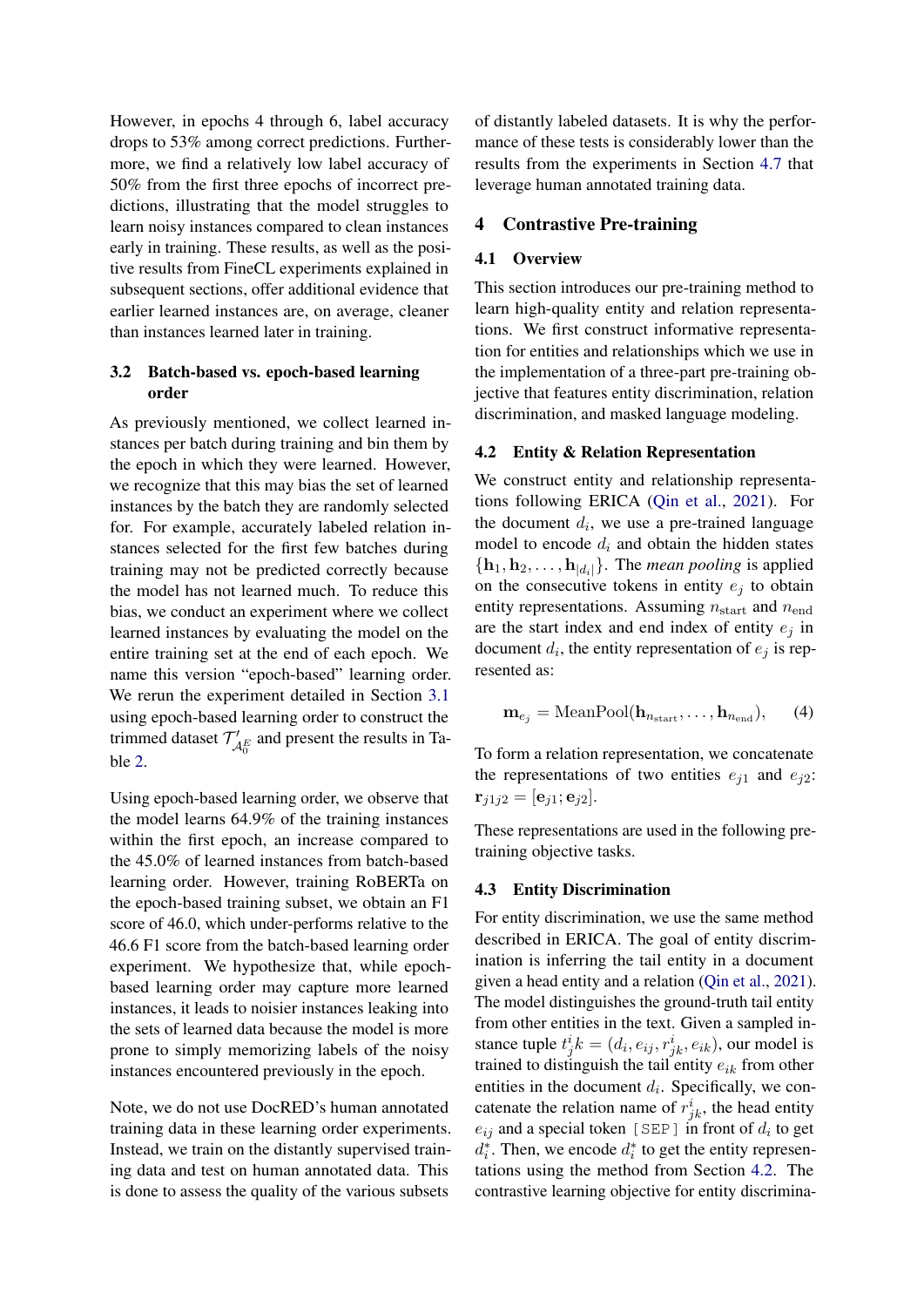tion is formulated as:

$$
\mathcal{L}_{ED} = -\sum_{t_{jk}^{i} \in \mathcal{T}'} \log \frac{\exp \left(\cos \left(\mathbf{e}_{ij}, \mathbf{e}_{ik}\right) / \tau\right)}{\sum_{l=1, l \neq j}^{|\mathcal{E}_i|} \exp \left(\cos \left(\mathbf{e}_{ij}, \mathbf{e}_{il}\right) / \tau\right)}
$$
(5)

where  $\cos(\cdot, \cdot)$  denotes the cosine similarity between two entity representations and  $\tau$  is a temperature hyper-parameter.

## 4.4 Relation Discrimination

To effectively learn representation for downstream task relation extraction, we conduct a Relation Discrimination (RD) task during pre-training. The goal of RD is to distinguish whether two relations are semantically similar [\(Qin et al.,](#page-8-6) [2021\)](#page-8-6). Existing methods [\(Peng et al.,](#page-8-5) [2020;](#page-8-5) [Qin et al.,](#page-8-6) [2021\)](#page-8-6) require large amounts of automatically labeled data from distant supervision which is noisy because not all sentences will adequately express a relationship.

In this case, the learning order can be introduced to let the model be aware of the noise level of relation instances. To efficiently incorporate learning order into the training process, we propose fine-grained, noise-aware relation discrimination.

In this new method, the noise level of all distantly supervised training instances controls the optimization process by re-weighting the contrastive objective. Intuitively, the model should learn more from high-quality, accurately labeled training instances than noisy, inaccurately labeled instances. Hence, we assign higher weights to earlier learned instances from the learning order denoising stage.

In practice, we sample a tuple pair of relation instance  $t_A = (d_A, e_{A_1}, r_A, e_{A_2}, k_A)$  and  $t_B =$  $(d_B, e_{B_1}, r_B, e_{B_2}, k_B)$  from  $\mathcal{T}'$  and  $r_A = r_B$ , where  $d$  is a document;  $e$  is a entity in  $d$ ;  $r$  is the relationship between two entities and  $k$  is the first learned order introduced in Section [3.](#page-2-2) Using the method mentioned in Section [4.2,](#page-4-0) we obtain the positive relation representations  $r_{t_A}$  and  $r_{t_B}$ . To discriminate positive examples from negative ones, the fine-grained RD is defined as follows:

$$
\mathcal{L}_{\text{RD}} = -\sum_{t_A, t_B \in \mathcal{T}'} f(k_A) \log \frac{\exp\left(\cos\left(\mathbf{r}_{t_A}, \mathbf{r}_{t_B}\right) / \tau\right)}{\mathcal{Z}}
$$

$$
\mathcal{Z} = \sum_{t_C \in \mathcal{T}' / \{t_A\}}^{N} f(k_C) \exp\left(\cos\left(\mathbf{r}_{t_A}, \mathbf{r}_{t_C}\right) / \tau\right),\tag{6}
$$

Where  $cos(\cdot, \cdot)$  denotes the cosine similarity;  $\tau$  is the temperature;  $N$  is a hyper-parameter and  $t_C$  is a negative instance  $(r_A \neq r_C)$  sampled from  $\mathcal{T}'$ . Relation instances  $t_A$  and  $t_C$  are re-weighted by function  $f$  which is defined as:

$$
f(k) = \alpha^{\frac{k_{\text{max}} - k}{k_{\text{max}} - k_{\text{min}}}},\tag{7}
$$

where  $\alpha$  ( $\alpha > 1$ ) is a hyper-parameter that weighs the negative samples; max and min are maximum and minimum first-learned order respectively. We increase the weight of negative  $t_C$  if it is a highquality training instance (i.e.,  $k$  is small). Because all positives and negatives are discriminated from instance  $t_A$ , we control the overall weight by the learning order  $k_A$ .

## 4.5 Overall Objective

,

We include the MLM task [\(Devlin et al.,](#page-8-2) [2019\)](#page-8-2) to avoid catastrophic forgetting of general language understanding [\(McCloskey and Cohen,](#page-8-19) [1989\)](#page-8-19) and construct the following overall learning objective for FineCL:

$$
\mathcal{L}_{FineCL} = \mathcal{L}_{ED} + \mathcal{L}_{RD} + \mathcal{L}_{MLM} \qquad (8)
$$

### 4.6 Pre-training Details

To ensure a fair comparison and highlight the effectiveness of Fine-grained Contrastive Learning, we align our pre-training data and settings to those used by ERICA. The pre-training dataset provided by [\(Qin et al.,](#page-8-6) [2021\)](#page-8-6) is constructed using distant supervision for RE by pairing documents from Wikipedia (English) with the Wikidata knowledge graph. This distantly labeled dataset creation method mirrors the method used to create the distantly labeled training set in DocRED [\(Yao et al.,](#page-9-2) [2019\)](#page-9-2) but differs in that it is much larger and more diverse. It contains 1M documents, 7.2M relation instances, and 1040 relation types compared to DocRED's 100k documents, 1.5M relation instances, and 96 relation types (not including *no relation*). Additional checks are performed to ensure no fact triples overlap between the training data and the test sets of the various downstream RE tasks.

#### <span id="page-5-0"></span>, 4.7 Supervised Adaptation

The primary focus of our work is to improve relationship representations learned during pre-training and, in doing so, improve performance on downstream RE tasks. To illustrate the effectiveness of our pre-training method, we use cross-entropy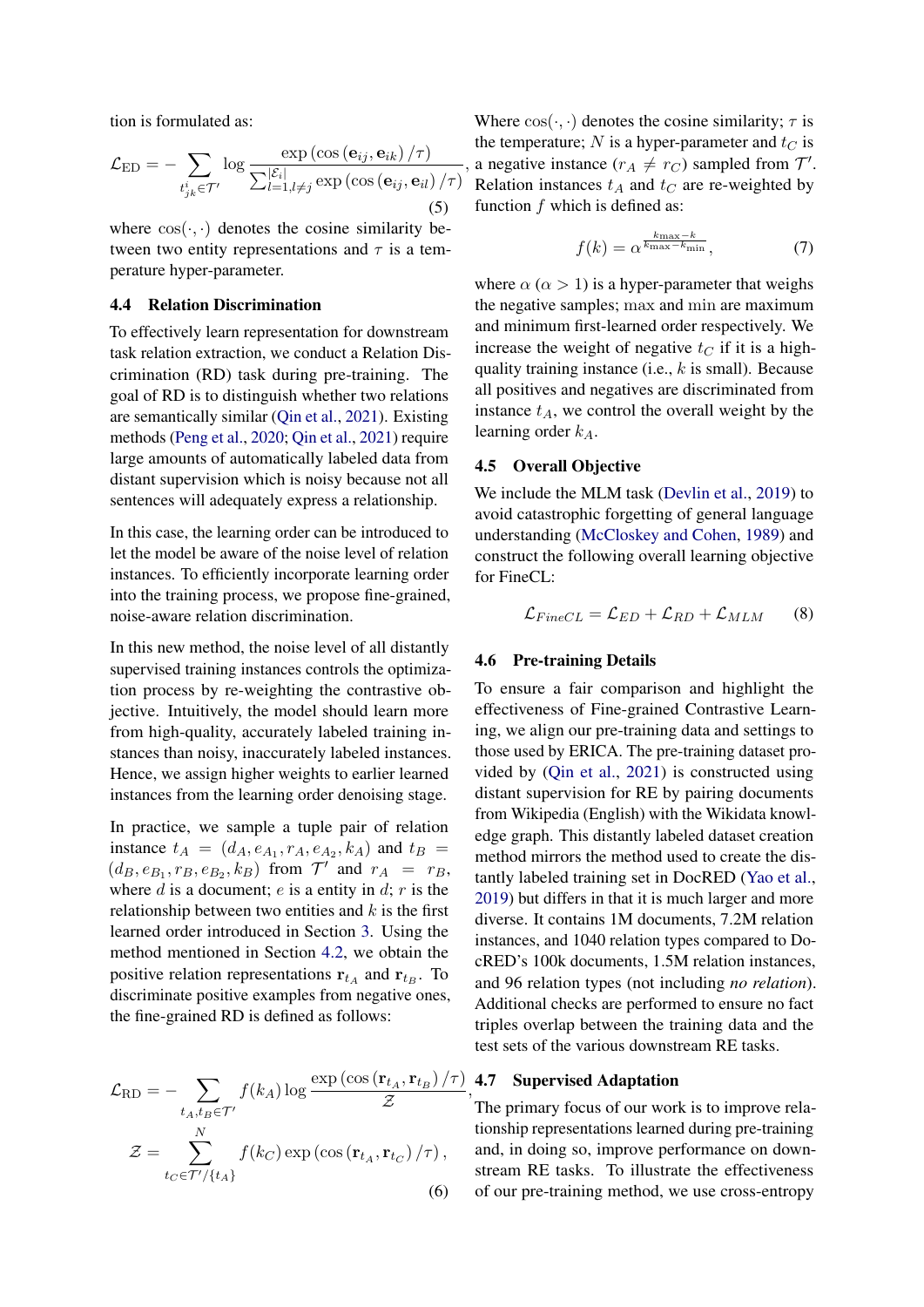loss, as described in equation [1,](#page-2-3) to fine-tune our pre-trained FineCL model on document-level and sentence-level RE tasks. The baselines are pretrained and fine-tuned with identical data and settings for a fair comparison.

Document-level RE: To assess our framework's ability to extract document-level relations, we report performance on DocRED [\(Yao et al.,](#page-9-2) [2019\)](#page-9-2). We compare our model to the following baselines: (1) CNN [\(Zeng et al.,](#page-9-3) [2014\)](#page-9-3), (2) BiLSTM [\(Hochre](#page-8-20)[iter and Schmidhuber,](#page-8-20) [1997\)](#page-8-20), (3) BERT [\(Devlin](#page-8-2) [et al.,](#page-8-2) [2019\)](#page-8-2), (4) RoBERTa [\(Liu et al.,](#page-8-3) [2019\)](#page-8-3), (5) MTB [\(Soares et al.,](#page-8-4) [2019\)](#page-8-4), (6) CP [\(Peng et al.,](#page-8-5) [2020\)](#page-8-5),  $(7 \& 8)$  ERICA<sub>BERT</sub> & ERICA<sub>ROBERTa</sub> [\(Qin](#page-8-6) [et al.,](#page-8-6) [2021\)](#page-8-6). We fine-tune the pre-trained model on DocRED's human annotated train/dev/test splits (see Appendix [A.1.1](#page-10-0) for detailed experimental settings). Table [3](#page-6-0) reports performance across multiple data reduction settings (1%, 10%, and 100%), using an overall F1 score and an F1 score computed by ignoring fact triples in the test set that overlap with fact triples in the training and development splits. We observe that FineCL outperforms all baselines and settings, offering evidence that FineCL produces better relationship representations from noisy data.

<span id="page-6-0"></span>

| <b>Size</b>         | $1\%$ |      | 10%  |      | 100% |      |
|---------------------|-------|------|------|------|------|------|
| <b>Metrics</b>      | F1    | IgF1 | F1   | IgF1 | F1   | IgF1 |
| $CNN*$              |       |      |      |      | 42.3 | 40.3 |
| BiLSTM*             |       |      |      |      | 51.1 | 50.3 |
| <b>HINBERT*</b>     |       |      |      |      | 55.6 | 53.7 |
| $CorefBERT*$        | 32.8  | 31.2 | 46.0 | 43.7 | 57.0 | 54.5 |
| SpanBERT*           | 32.2  | 30.4 | 46.4 | 44.5 | 57.3 | 55.0 |
| ERNIE*              | 26.7  | 25.5 | 46.7 | 44.2 | 56.6 | 54.2 |
| $MTB*$              | 29.0  | 27.6 | 46.1 | 44.1 | 56.9 | 54.3 |
| $CP*$               | 30.3  | 28.7 | 44.8 | 42.6 | 55.2 | 52.7 |
| <b>BERT</b>         | 19.9  | 18.8 | 45.2 | 43.1 | 56.6 | 54.4 |
| <b>ROBERTa</b>      | 29.6  | 27.9 | 47.6 | 45.7 | 58.2 | 55.9 |
| <b>ERICABERT</b>    | 22.9  | 21.7 | 48.5 | 46.4 | 57.4 | 55.2 |
| <b>ERICAROBERTa</b> | 30.0  | 28.2 | 50.1 | 48.1 | 59.1 | 56.9 |
| FineCL              | 33.2  | 31.2 | 50.3 | 48.3 | 59.4 | 57.1 |

Table 3: F1-micro scores reported on the DocRED test set. IgF1 ignores performance on fact triples in the test set overlapping with triples in the train/dev sets. (\* denotes performance as reported in [\(Qin et al.,](#page-8-6) [2021\)](#page-8-6), all other numbers are from our own implementations).

Sentence-level RE: To assess our framework's ability to extract sentence-level relations, we report performance on TACRED [\(Zhang et al.,](#page-9-4) [2017\)](#page-9-4) and SemEval-2010 Task 8 [\(Hendrickx et al.,](#page-8-21) [2010\)](#page-8-21). We compare our model to MTB, CP, BERT, RoBERTa,

<span id="page-6-1"></span>

| <b>Dataset</b>      | TACRED |      |      |       | SemEval |      |  |
|---------------------|--------|------|------|-------|---------|------|--|
| <b>Size</b>         | $1\%$  | 10%  | 100% | $1\%$ | 10%     | 100% |  |
| $MTB*$              | 35.7   | 58.8 | 68.2 | 44.2  | 79.2    | 88.2 |  |
| $CP*$               | 37.1   | 60.6 | 68.1 | 40.3  | 80.0    | 88.5 |  |
| <b>BERT</b>         | 22.2   | 53.5 | 63.7 | 41.0  | 76.5    | 87.8 |  |
| <b>RoBERTa</b>      | 27.3   | 61.1 | 69.3 | 43.6  | 77.7    | 87.5 |  |
| <b>ERICABERT</b>    | 34.9   | 56.0 | 64.9 | 46.4  | 79.8    | 88.1 |  |
| <b>ERICAROBERTa</b> | 41.1   | 61.7 | 69.5 | 50.3  | 80.9    | 88.4 |  |
| FineCL              | 43.7   | 62.7 | 70.3 | 51.2  | 81.0    | 88.7 |  |

Table 4: F1-micro scores reported from the TACRED and SemEval test sets (\* denotes performance as reported in [\(Qin et al.,](#page-8-6) [2021\)](#page-8-6), all other numbers are from our own implementations).

ERICABERT, and ERICARoBERTa (see Appendix [A.1.2](#page-10-1) for detailed experimental settings). Table [4](#page-6-1) reports F1 scores across multiple data reduction settings (1%, 10%, 100%). We, again, observe an increase in performance in all settings using FineCL compared to the baselines.

## 5 Ablation Studies

We conduct a suite of ablation experiments to better understand how leveraging learning order affects the quality of learned representations for relationships during pre-training. We note that the FineCL method is identical to ERICA when we remove fine-grained data and treat all instances equally. As such, ERICA can be considered an ablation experiment of FineCL without fine-grained data.

### 5.1 Duration of training for learning order

In our first ablation experiment, we vary the number of training epochs  $(k)$  used to obtain learning order data. For our FineCL model, we set the number of epochs  $k = 15$ . To determine how the different amounts of learning order data affect pretraining, we test  $k = \{1, 3, 5, 10\}$  as well as a baseline that does not use learning order denoising. To reduce the high computational requirements for pretraining, we use a shortened pre-training for these experiments where we pre-train for 1000 training steps compared to the full 6000 step training used for our main experiments. We then fine-tune the models using the same settings described in Section [4.7.](#page-5-0) Notably, our pre-trained model trained at 1000 steps achieves an F1 score of 59.0, which is reasonably close to our main model's performance of 59.4. Table [5](#page-7-0) contains the results from this ablation experiment. We observe that  $k = 15$  epochs of learned instances produce the best performance,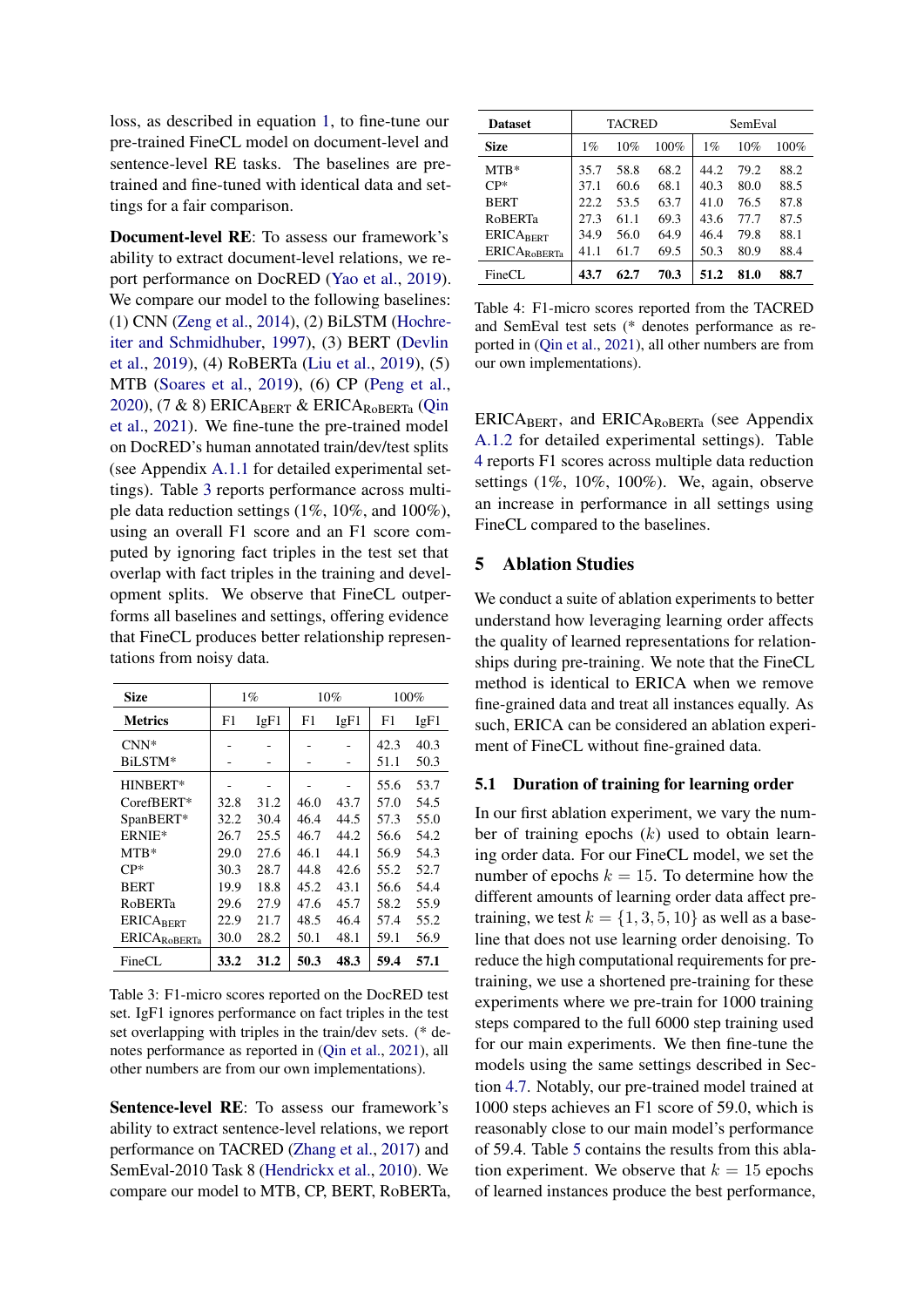indicating that a more extensive set of learned instances leads to better relationship representations.

<span id="page-7-0"></span>

| <b>Epochs of learning order data</b> | $\%$ Learned | F1   | IgF1 |
|--------------------------------------|--------------|------|------|
| <b>Baseline</b>                      | N/A          | 58.7 | 56.5 |
| 1 Epoch                              | 45           | 58.6 | 56.4 |
| 3 Epochs                             | 76           | 58.6 | 56.3 |
| 5 Epochs                             | 83           | 58.7 | 56.5 |
| 10 Epochs                            | 92           | 58.8 | 56.6 |
| 15 Epochs                            | 94           | 59.0 | 56.7 |

Table 5: Results from an ablation experiment on the DocRED test set with pre-trained models that use different numbers of training epochs to obtain learning order data. Percent learned refers to the percent of complete training instances learned in the set of learned instances. "Baseline" is a model that does not leverage learning order (i.e., all instances are weighted equally during pre-training).

### 5.2 Different Learning Order Models

We chose the RoBERTa base model for the first stage of our FineCL framework to reduce the adoption barrier for our methodology. Popular pretrained models such as *roberta-base* are easy to implement and require fewer resources compared to larger state-of-the-art (SOTA) RE models. However, given that RoBERTa is not a leading RE model, we seek to answer the question—how do sets of learned training instances differ between RoBERTa and a state-of-the-art RE model? At the time of writing, the leading RE model on  $DocRED<sup>4</sup>$  $DocRED<sup>4</sup>$  $DocRED<sup>4</sup>$ is the SSAN model [\(Xu et al.,](#page-8-17) [2021\)](#page-8-17). Therefore, we compare sets of learned instances from SSAN  $(A<sup>S</sup>)$  and RoBERTa  $(A<sup>R</sup>)$  by epoch  $(k)$  using a cumulative Jaccard Similarity Index:

$$
J(\mathcal{A}^R, \mathcal{A}^S) = \sum_{i=0}^k \frac{|\mathcal{A}_i^R \cap \mathcal{A}_i^S|}{|\mathcal{A}_i^R \cup \mathcal{A}_i^S|}
$$

Figure [3](#page-7-2) plots the cumulative Jaccard Similarity Index (JSI) between sets of learned instances from RoBERTa and SSAN. The total cumulative JSI between the two models after  $k = 15$  epochs is 0.771, showing a high degree of similarity between sets of learned instances. While the sets are not perfectly aligned, we argue that this high degree of similarity justifies using the smaller and more convenient RoBERTa model in determining learning order. We leave a more thorough examination of

<span id="page-7-2"></span>

Figure 3: Cumulative Jaccard Similarity between sets of learned instances by epoch from RoBERTa and SSAN using distantly labeled training data from DocRED.

the affects of slight differences in sets of learned instances obtained using different base RE models to future work and present our findings as a proof-ofconcept, demonstrating that obtaining learning order from a relatively small and convenient language models is sufficient in improving representations learned during pre-training.

## 6 Conclusion

In this work, we expand on contrastive learning for relation extraction by introducing Fine-grained Contrastive Learning—a method that uses additional, fine-grained information about distantly supervised training data to improve relationship representations learned during pre-training. These improved representations lead to increases in performance across a variety of downstream RE tasks.

This report shows that learning order denoising effectively and automatically orders distantly supervised training data from clean to noisy instances. In future work, we hope to explore the usefulness of this method when applied to manually annotated data where learning order may instead reflect the level of difficulty of training instances. This could be an easy and automatic way to introduce curricula learning within the fine-tuning training phase. We also intend to explore the pairing of other denoising methods with FineCL.

### 7 Ethical Concerns

We do not anticipate any major ethical concerns; relation extraction is a fundamental problem in natural language processing. A minor consideration is the potential for certain types of hidden biases to be introduced into our results (i.e., performance regressions for some subset of the data in spite of overall performance gains). We did not observe

<span id="page-7-1"></span><sup>4</sup>[https://paperswithcode.com/sota/](https://paperswithcode.com/sota/relation-extraction-on-docred) [relation-extraction-on-docred](https://paperswithcode.com/sota/relation-extraction-on-docred)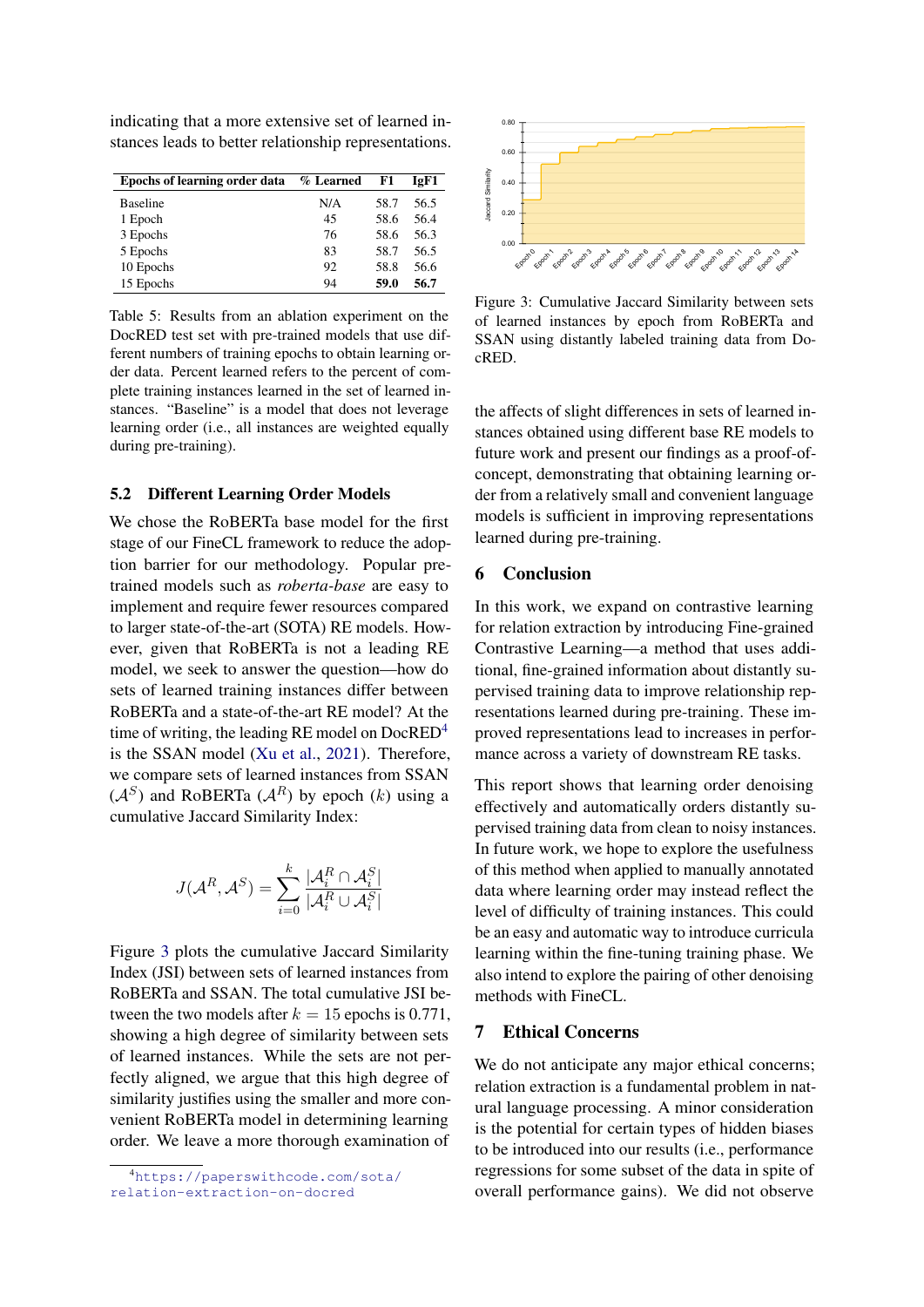any such issues in our experiments, and indeed these considerations seem low-risk for the specific datasets studied here because they are all published.

# Acknowledgements

Our work is sponsored in part by National Science Foundation Convergence Accelerator under award OIA-2040727 as well as generous gifts from Google, Adobe, and Teradata. Any opinions, findings, and conclusions or recommendations expressed herein are those of the authors and should not be interpreted as necessarily representing the views, either expressed or implied, of the U.S. Government. The U.S. Government is authorized to reproduce and distribute reprints for government purposes not withstanding any copyright annotation hereon.

# References

<span id="page-8-10"></span>Mary Elaine Califf and Raymond J. Mooney. 1997. Relational learning of pattern-match rules for information extraction. In *CoNLL*.

<span id="page-8-2"></span>Jacob Devlin, Ming-Wei Chang, Kenton Lee, and Kristina Toutanova. 2019. Bert: Pre-training of deep bidirectional transformers for language understanding. In *NAACL*.

<span id="page-8-8"></span>Tianyu Gao, Xu Han, Keyue Qiu, Yuzhuo Bai, Zhiyu Xie, Yankai Lin, Zhiyuan Liu, Peng Li, Maosong Sun, and Jie Zhou. 2021. Manual evaluation matters: Reviewing test protocols of distantly supervised relation extraction. In *FINDINGS*.

<span id="page-8-21"></span>Iris Hendrickx, Su Nam Kim, Zornitsa Kozareva, Preslav Nakov, Diarmuid Ó Séaghdha, Sebastian Padó, Marco Pennacchiotti, Lorenza Romano, and Stan Szpakowicz. 2010. [SemEval-2010 task 8: Multi-way](https://aclanthology.org/S10-1006) [classification of semantic relations between pairs of](https://aclanthology.org/S10-1006) [nominals.](https://aclanthology.org/S10-1006) In *Proceedings of the 5th International Workshop on Semantic Evaluation*, pages 33–38, Uppsala, Sweden. Association for Computational Linguistics.

<span id="page-8-20"></span>Sepp Hochreiter and Jürgen Schmidhuber. 1997. Long short-term memory. *Neural Computation*, 9:1735– 1780.

<span id="page-8-1"></span>Zhixu Li, Mohamed A. Sharaf, Laurianne Sitbon, Xiaoyong Du, and Xiaofang Zhou. 2014. Core: A context-aware relation extraction method for relation completion. *IEEE Transactions on Knowledge and Data Engineering*, 26:836–849.

<span id="page-8-0"></span>Yankai Lin, Zhiyuan Liu, Maosong Sun, Yang Liu, and Xuan Zhu. 2015. Learning entity and relation embeddings for knowledge graph completion. In *AAAI*.

<span id="page-8-3"></span>Yinhan Liu, Myle Ott, Naman Goyal, Jingfei Du, Mandar Joshi, Danqi Chen, Omer Levy, Mike Lewis, Luke Zettlemoyer, and Veselin Stoyanov. 2019. Roberta: A robustly optimized bert pretraining approach. *ArXiv*, abs/1907.11692.

<span id="page-8-19"></span>Michael McCloskey and Neal J. Cohen. 1989. Catastrophic interference in connectionist networks: The sequential learning problem. *Psychology of Learning and Motivation*, 24:109–165.

<span id="page-8-7"></span>Mike D. Mintz, Steven Bills, Rion Snow, and Dan Jurafsky. 2009. Distant supervision for relation extraction without labeled data. In *ACL*.

<span id="page-8-14"></span>Makoto Miwa and Mohit Bansal. 2016. End-to-end relation extraction using lstms on sequences and tree structures. *ArXiv*, abs/1601.00770.

<span id="page-8-5"></span>Hao Peng, Tianyu Gao, Xu Han, Yankai Lin, Peng Li, Zhiyuan Liu, Maosong Sun, and Jie Zhou. 2020. Learning from context or names? an empirical study on neural relation extraction. In *EMNLP*.

<span id="page-8-13"></span>Nanyun Peng, Hoifung Poon, Chris Quirk, Kristina Toutanova, and Wen tau Yih. 2017. Cross-sentence n-ary relation extraction with graph lstms. *Transactions of the Association for Computational Linguistics*, 5:101–115.

<span id="page-8-6"></span>Yujia Qin, Yankai Lin, Ryuichi Takanobu, Zhiyuan Liu, Peng Li, Heng Ji, Minlie Huang, Maosong Sun, and Jie Zhou. 2021. Erica: Improving entity and relation understanding for pre-trained language models via contrastive learning. In *ACL*.

<span id="page-8-12"></span>Chris Quirk and Hoifung Poon. 2017. Distant supervision for relation extraction beyond the sentence boundary. In *EACL*.

<span id="page-8-16"></span>Alec Radford and Karthik Narasimhan. 2018. Improving language understanding by generative pre-training. In *OpenAI*.

<span id="page-8-11"></span>Sebastian Riedel, Limin Yao, and Andrew McCallum. 2010. Modeling relations and their mentions without labeled text. In *ECML/PKDD*.

<span id="page-8-4"></span>Livio Baldini Soares, Nicholas FitzGerald, Jeffrey Ling, and Tom Kwiatkowski. 2019. Matching the blanks: Distributional similarity for relation learning. *ArXiv*, abs/1906.03158.

<span id="page-8-15"></span>Ashish Vaswani, Noam M. Shazeer, Niki Parmar, Jakob Uszkoreit, Llion Jones, Aidan N. Gomez, Lukasz Kaiser, and Illia Polosukhin. 2017. Attention is all you need. *ArXiv*, abs/1706.03762.

<span id="page-8-9"></span>Denny Vrandečić and Markus Krötzsch. 2014. [Wiki](https://doi.org/10.1145/2629489)[data: A free collaborative knowledgebase.](https://doi.org/10.1145/2629489) *Commun. ACM*, 57(10):78–85.

<span id="page-8-18"></span>Yuxin Xiao, Zecheng Zhang, Yuning Mao, Carl Yang, and Jiawei Han. 2021. Sais: Supervising and augmenting intermediate steps for document-level relation extraction. *ArXiv*, abs/2109.12093.

<span id="page-8-17"></span>Benfeng Xu, Quan Wang, Yajuan Lyu, Yong Zhu, and Zhendong Mao. 2021. Entity structure within and throughout: Modeling mention dependencies for document-level relation extraction. In *AAAI*.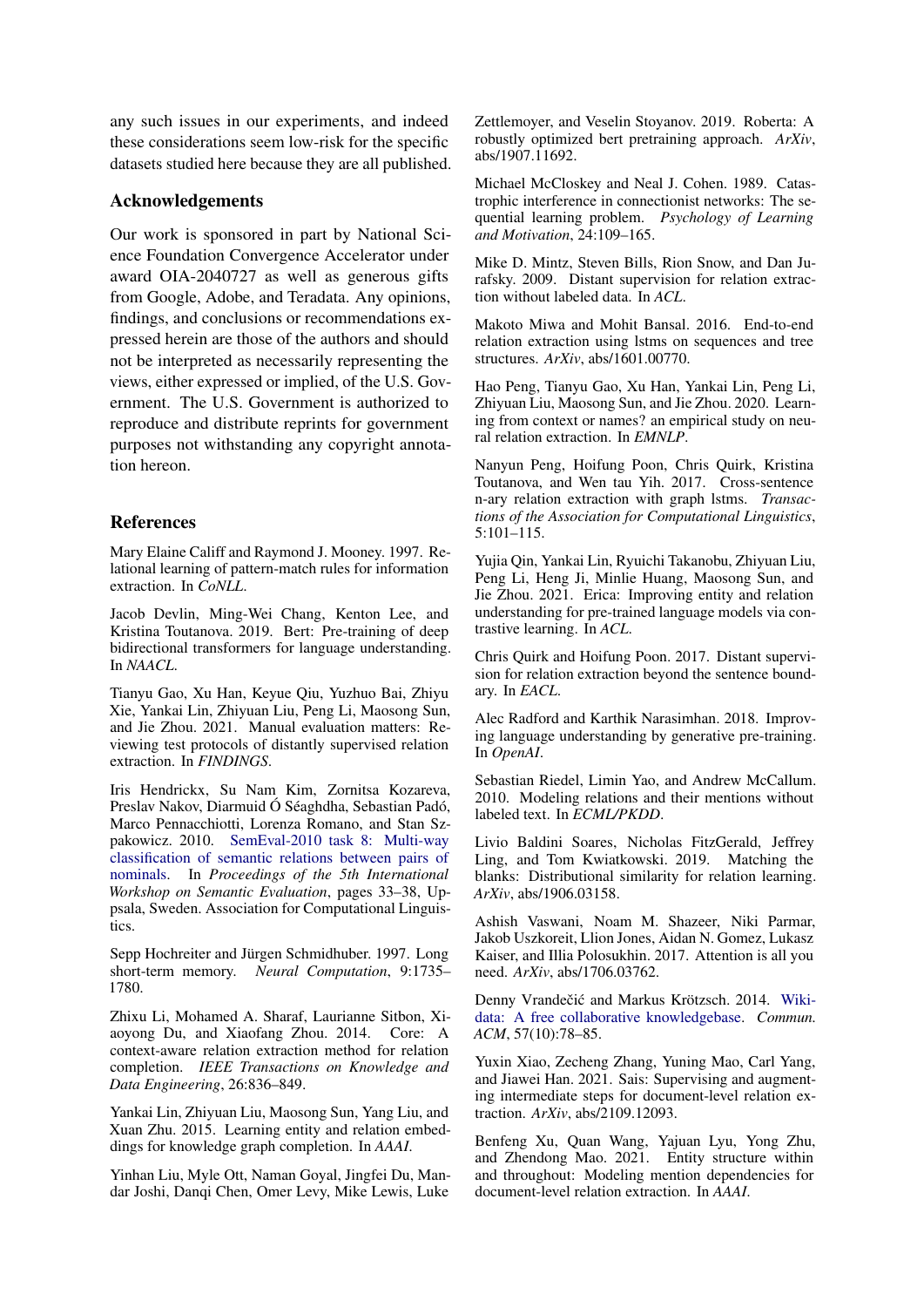<span id="page-9-0"></span>Kun Xu, Siva Reddy, Yansong Feng, Songfang Huang, and Dongyan Zhao. 2016. Question answering on freebase via relation extraction and textual evidence. *Proceedings of the 54th Annual Meeting of the Association for Computational Linguistics (Volume 1: Long Papers)*.

<span id="page-9-2"></span>Yuan Yao, Deming Ye, Peng Li, Xu Han, Yankai Lin, Zhenghao Liu, Zhiyuan Liu, Lixin Huang, Jie Zhou, and Maosong Sun. 2019. Docred: A largescale document-level relation extraction dataset. *ArXiv*, abs/1906.06127.

<span id="page-9-3"></span>Daojian Zeng, Kang Liu, Siwei Lai, Guangyou Zhou, and Jun Zhao. 2014. [Relation classification via convo](https://aclanthology.org/C14-1220)[lutional deep neural network.](https://aclanthology.org/C14-1220) In *Proceedings of COL-ING 2014, the 25th International Conference on Computational Linguistics: Technical Papers*, pages 2335– 2344, Dublin, Ireland. Dublin City University and Association for Computational Linguistics.

<span id="page-9-1"></span>Dongxu Zhang and Dong Wang. 2015. Relation classification via recurrent neural network. *ArXiv*, abs/1508.01006.

<span id="page-9-4"></span>Yuhao Zhang, Victor Zhong, Danqi Chen, Gabor Angeli, and Christopher D. Manning. 2017. [Position](https://nlp.stanford.edu/pubs/zhang2017tacred.pdf)[aware attention and supervised data improve slot fill](https://nlp.stanford.edu/pubs/zhang2017tacred.pdf)[ing.](https://nlp.stanford.edu/pubs/zhang2017tacred.pdf) In *Proceedings of the 2017 Conference on Empirical Methods in Natural Language Processing (EMNLP 2017)*, pages 35–45.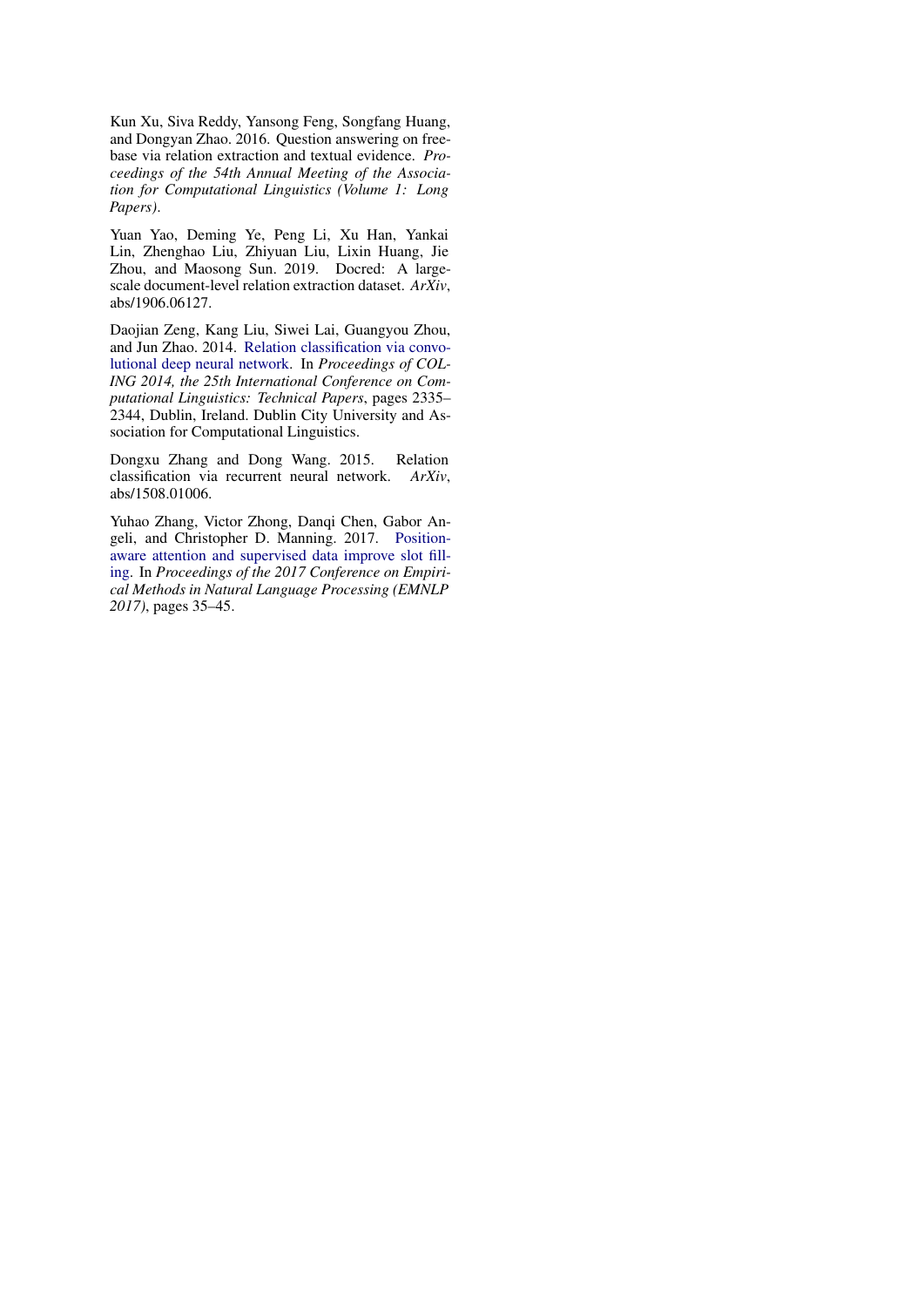# A Appendix

# A.1 Downstream Training Settings

# <span id="page-10-0"></span>A.1.1 DocRED

We fine-tune our model on DocRED using the following settings: batch size=32, epochs=200, max sequence length=512, gradient accumulation steps=1, learning rate=4e-5, weight decay=0, adam epsilon=1e-8, max gradient norm=1.0, hidden size=768, and a seed=42. Results are reported on the official DocRED test set as an average of three runs.

# <span id="page-10-1"></span>A.1.2 SemEval and TACRED

We fine tune our moodel on SemEval and TA-CRED using the following settings: batch size=64, max sequence length=100, learning rate=5e-5, adam epsilon=1e-8, weight decay=1e-5, max gradient norm=1.0, warm up steps=500, and hidden size=768. We ran tests on training proportions 0.01/0.1/1.0 using 80/20/8 epochs and a dropout of 0.2/0.1/0.35, respectively.

Results are reported as an average of five runs using the following seed values: 42, 43, 44, 45, and 46.